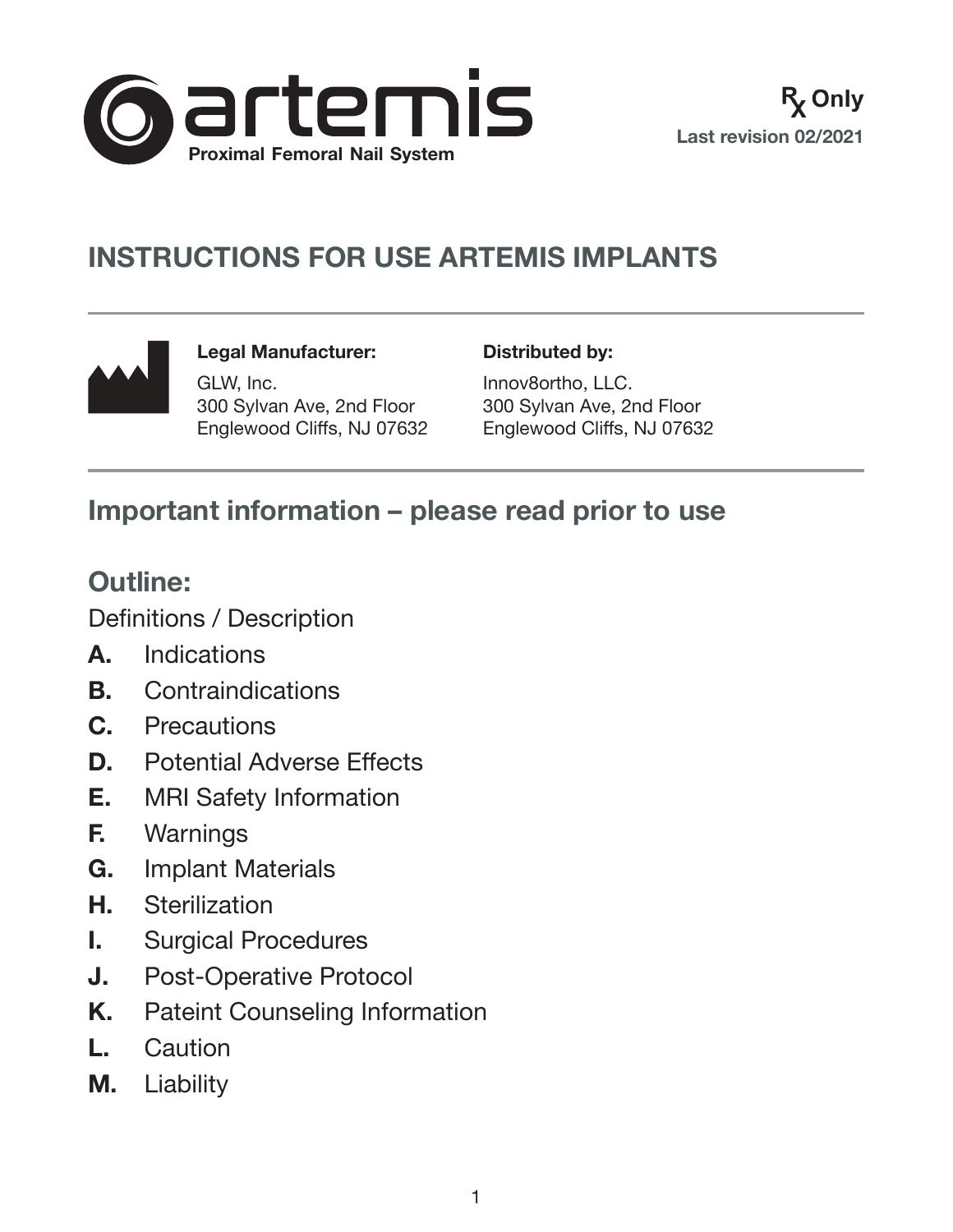

## **Definitions:**

Symbols and abbreviations may be used on the package label. The following table provides the definition of these symbols and abbreviations.

| <b>Table 1. Definitions of Symbols and Abbreviations</b> |
|----------------------------------------------------------|
|----------------------------------------------------------|

| <b>Symbol</b>             | <b>Definition</b>                                                                             |
|---------------------------|-----------------------------------------------------------------------------------------------|
| <b>REF</b>                | Catalog number.                                                                               |
| <b>LOT</b>                | Batch number.                                                                                 |
|                           | Date of manufacture.                                                                          |
|                           | Manufacturer.                                                                                 |
|                           | Use by.                                                                                       |
| STERILE R                 | Sterilized using irradiation.                                                                 |
|                           | Caution, consult accompanying documents.                                                      |
|                           | Do not re-use.                                                                                |
|                           | Do not use if package is damaged.                                                             |
|                           | Do not resterilize.                                                                           |
| STERILE                   | Non-sterile.                                                                                  |
| <b>R<sub>x</sub> Only</b> | Caution: U.S. federal law restricts this device to sale by or on the<br>order of a physician. |

| <b>Abbreviation</b> | <b>Material</b>                              |
|---------------------|----------------------------------------------|
|                     | Titanium alloy Ti-6AL-4V ELI                 |
| Ti6AI4V             | <b>Titanium Alloy</b>                        |
| <b>CF-PEEK</b>      | Carbon Fiber Reinforced Polyetheretherketone |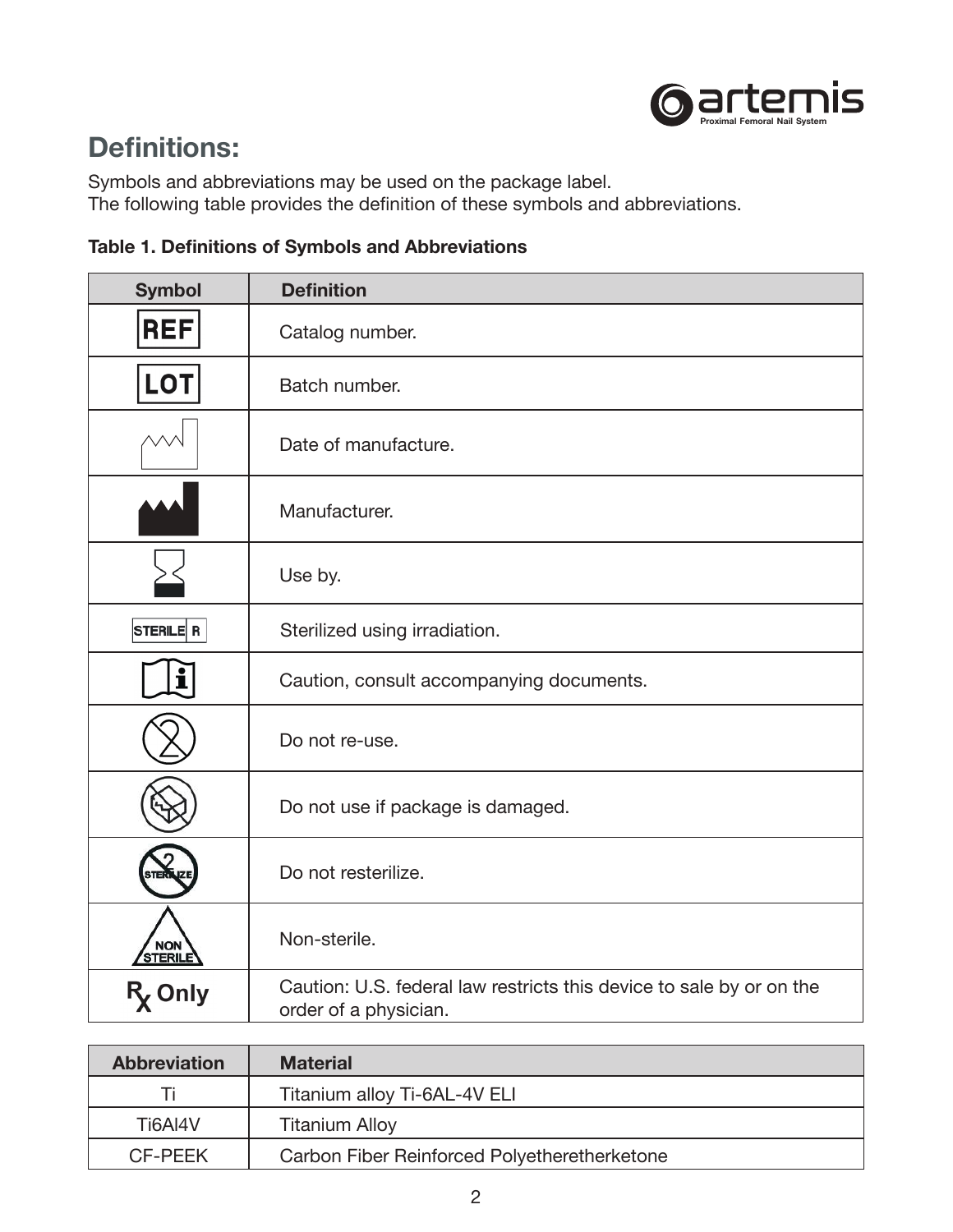

#### **Device Description:**

#### Proximal Femoral Nail Kit Short



- Lag Screw, Locking Screw and Proximal Femoral Nail Kit Short are packaged separately (double-wrapped). Each pack contains a ready-to-use implant.
- STERILE SINGLE USE IMPLANT DO NOT REUSE OR RESTERILISE.
- An instrument tray including a targeting device is provided separately to perform the implantation.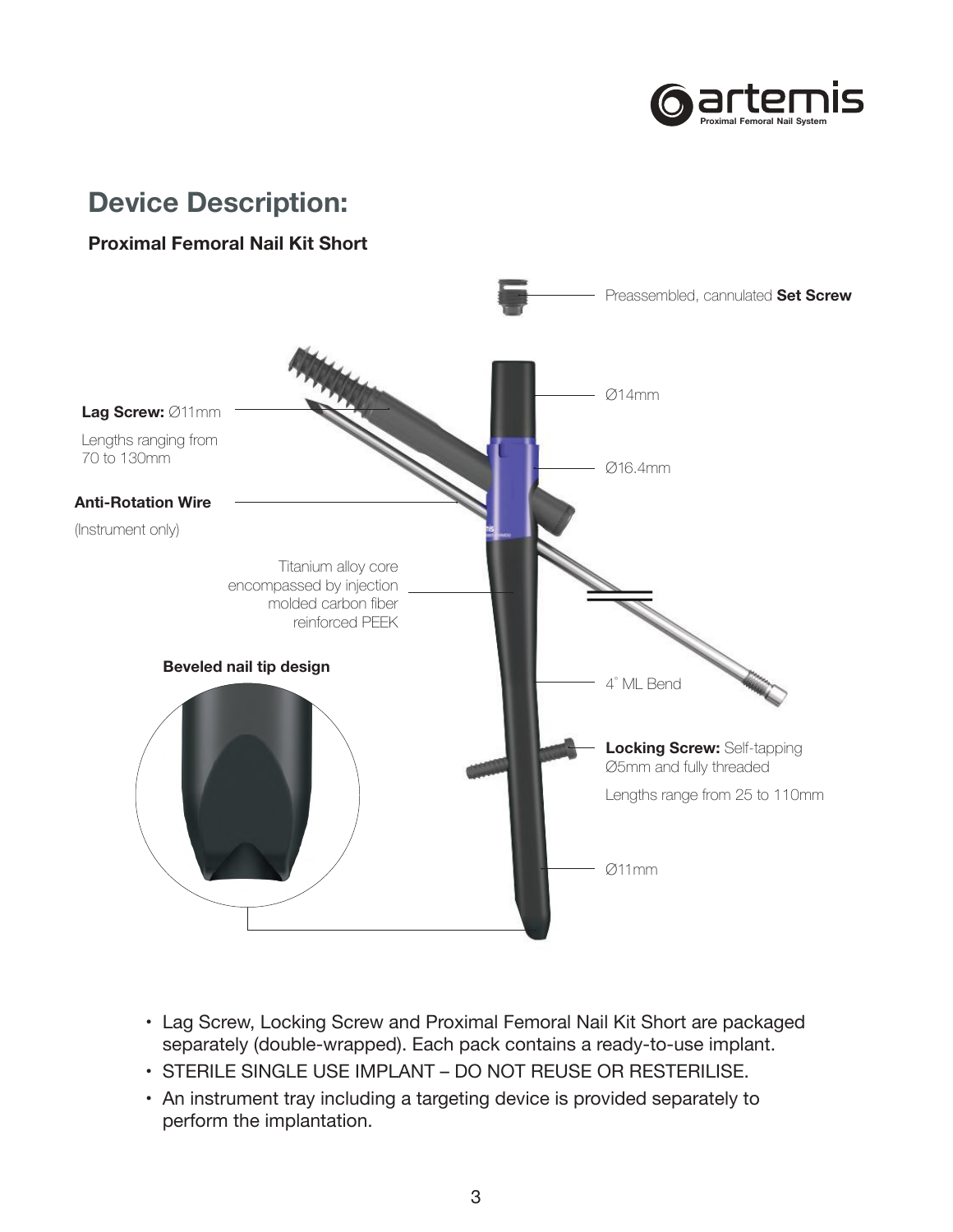

#### **A. Indications**

The Artemis Proximal Femoral Nail System is indicated for the fixation of stable and unstable intertrochanteric fractures, including but not limited to nonunion, malunion and tumor resections.

## **B. Contraindications**

The Artemis Proximal Femoral Nail System is not intended for femoral Neck fractures. Short nails are not intended for subtrochanteric fractures. The physician's education, training and professional judgement must be relied upon to choose the most appropriate device and treatment.

Conditions representing an increased risk of implant failure include:

- Any active or suspected latent infection or marked local inflammation in or about the affected area.
- Compromised vascularity that would inhibit adequate blood supply to the fracture or the operative site.
- Bone stock compromised by disease, infection or prior implantation that can not provide adequate support and / or fixation of the devices.
- Material sensitivity, documented or suspected.
- Patients having inadequate tissue coverage over the operative site.
- Implant utilization that would interfere with anatomical structures or physiological performance.
- Any mental or neurological disorder which would present an unacceptable risk of fixation failure or complications in postoperative care.
- Patients who are unwilling or incapable of following postoperative care instructions are contraindicated for these devices.
- Other medical or surgical conditions which would preclude the potential benefit of surgery.

## **C. Precautions**

- If either the implant or the package appears damaged the implant should not be used.
- Meticulous preparation of the implant site and selection of the proper size implant increase the potential for a successful outcome.
- Implants should be handled with blunt instruments to avoid scratching, cutting or nicking the device.
- This implantable product is for single use only. An implant should never be re-sterilized after contact with body tissues or fluids.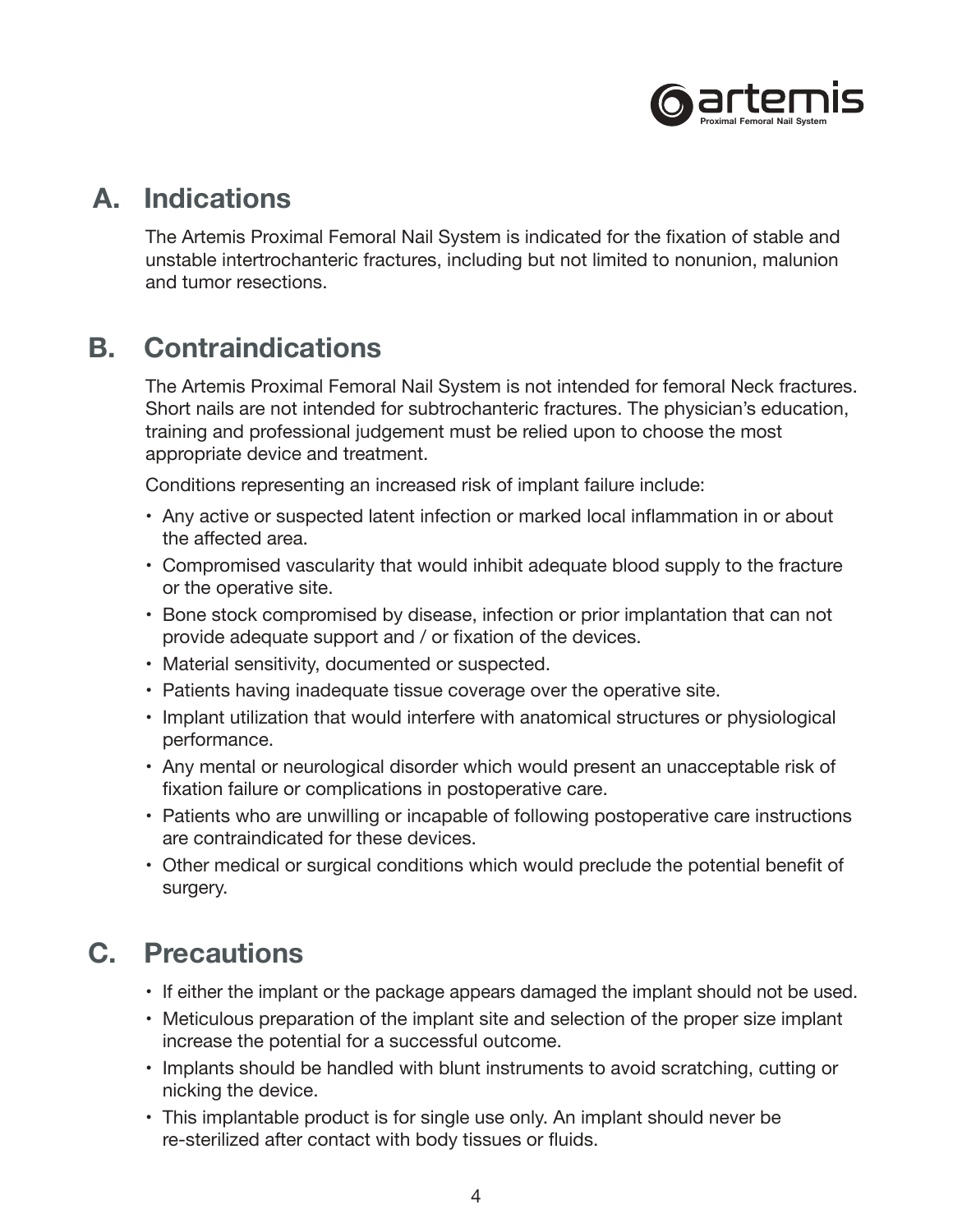

#### **D. Potential Adverse Effects**

General Surgery Related Risks:

- Early or late infections, both deep and superficial
- infection
- Pain or discomfort
- Foreign body reactions
- Loosening, bending, cracking or fracture of the implant components.
- Limb shortening or loss of anatomic position with nonunion or malunion with rotation or angulation.
- Irritational injury of soft tissues, including impingement syndrome.
- Tissue reactions which include macrophage and foreign body reactions adjacent to implants.
- Although rare, material sensitivity reactions and/or allergic reactions to foreign materials have been reported in patients.
- Restricted range of motion of the joint adjacent to the insertion point of the Nail, usually transitory due to protruding nails.
- Delayed correction in alignment; and
- Bone resorption or over-production
- Deep venous thrombosis
- Avascular necrosis
- Subclinical nerve damage may possibly occur as a result of the surgical trauma.
- Increased fibrous tissue response around the fracture site due to unstable comminuted fractures.

### **E. MRI Safety Information**

• The Artemis Proximal Femoral Nail System has not been evaluated for safety and compatibility in the MR environment. It has not been tested for heating, migration, or image artifact in the MR environment. The safety of the Artemis Proximal Femoral Nail System in the MR environment is unknown. Scanning a patient who has this device may result in patient injury.

#### **F. Warnings** (See also the Patient Counseling Information Section)

• Patients should be made aware of the increased potential for device failure when excessive demands are made upon it. Strenuous loading, excessive mobility, and articular instability all may lead to accelerated wear and eventual failure by loosening, fracture, or dislocation of the device.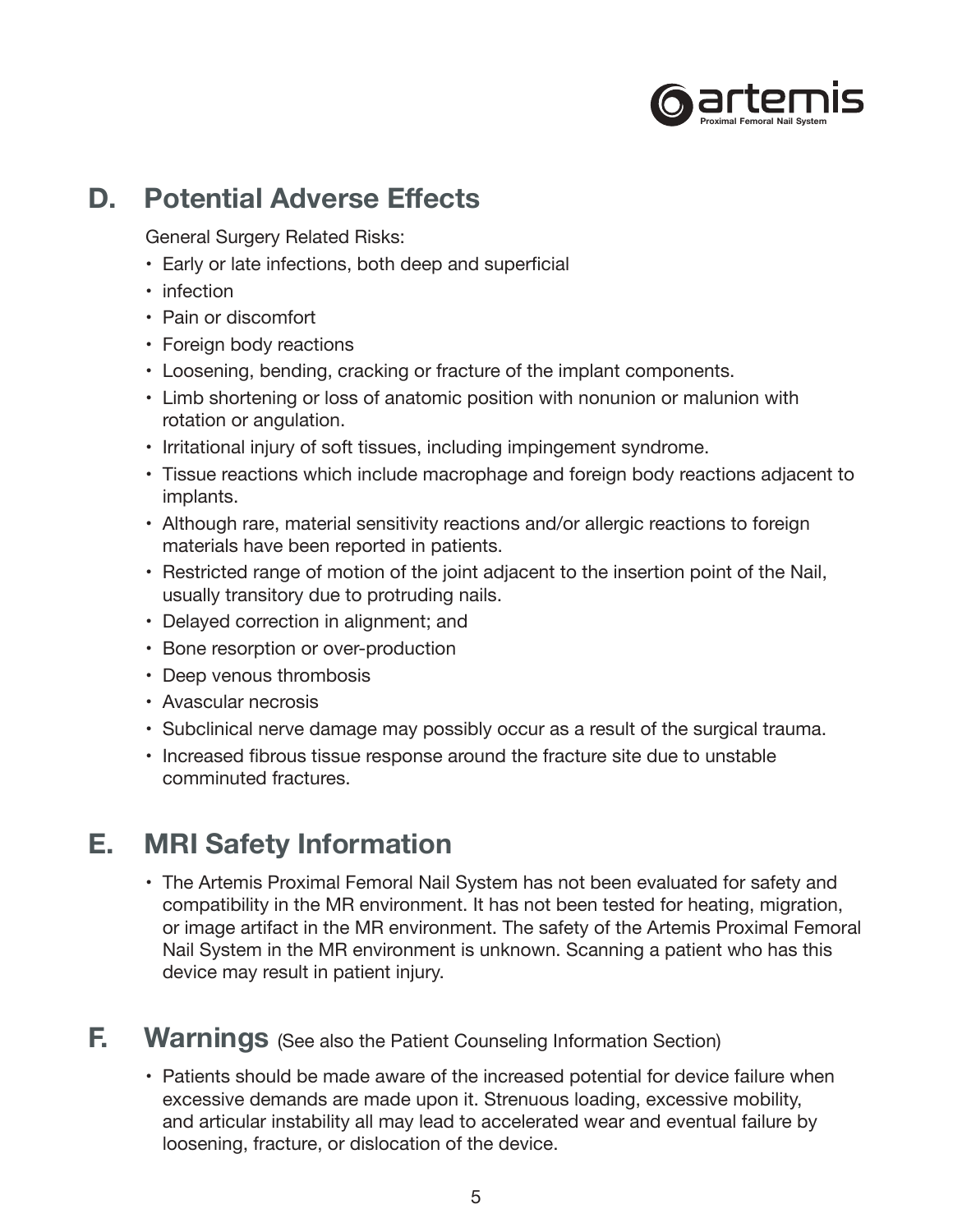

- If excessive loading cannot be prevented, an implant should not be used.
- Abnormal or excessive forces could lead to delayed union, non-union, or failure of the implant.
- This device has not been evaluated for safety and compatibility in the MR environment.
- This device has not been tested for heating or migration in the MR environment.

#### **G. Implant Materials**

The Artemis Proximal Femoral Nail System implants are manufactured from Ti6AI4V / CF-PEEK.

### **H. Sterilization**

- For components provided sterile, Gamma radiation is the sterilization method used.
- Sterile packaged components are supplied in protective sterile barrier packaging.
- Inspect packages for punctures or other damage prior to surgery.
- If the sterile barrier has been broken, return the component to GLW, Inc.
- If not specifically labeled sterile, components are supplied non-sterile and must be cleaned and sterilized prior to surgery. It is important that adequate cleaning be carried out prior to sterilization.
- New instruments must be thoroughly cleaned before initial sterilization. Trained personnel must perform cleaning (manual and/or machine cleaning, ultrasound treatment, etc.) along with maintenance and mechanical inspection prior to initial sterilization. Exact compliance with the equipment manufacturers' user instructions and recommendations for chemical detergents is required.
- DO NOT STACK trays during sterilization
- DO NOT REUSE implant components or single use disposable instruments

#### **LIMITS ON REPROCESSING**

- Repeated processing cycles that include ultrasonic, mechanical washing and sterilization have minimal effects on GLW, Inc. instruments.
- GLW, Inc. instruments should be inspected for damage such as corrosion, scratches, notches, debris, visible wear, discoloration or residue.
- Damaged instruments should be discarded.

#### **POINT OF USE PROCESSING**

- Disassemble instruments to their most basic level
- Directly after application, remove gross contamination using absorbent lint-free single use paper wipes and rinse soiled device under running cold (<45°C) tap water for a minute to remove gross soil.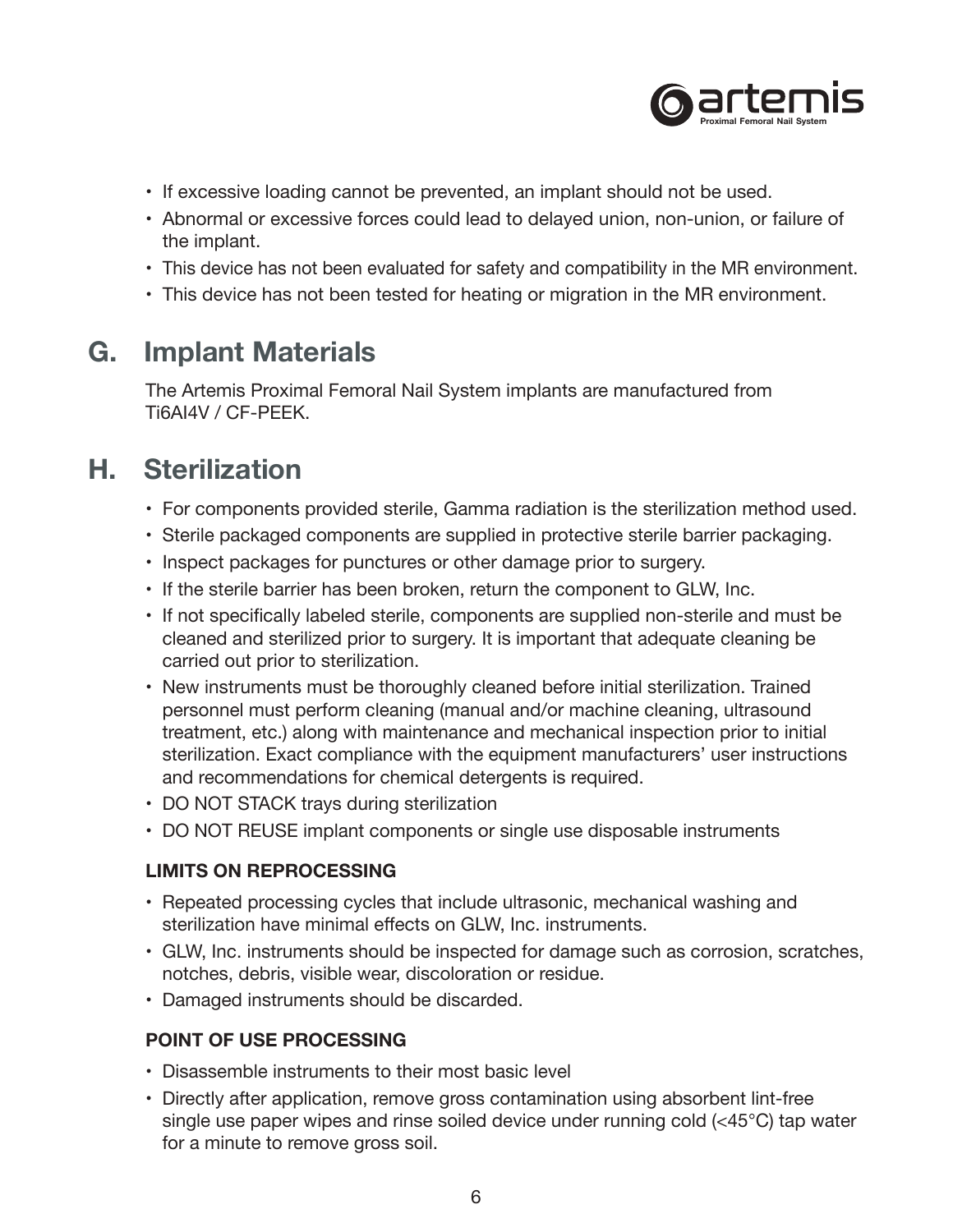

#### **MANUAL CLEANING**

- 1. Disassemble instruments to their most basic level
- 2. Rinse soiled device under running cold (<45°C) tap water for a minute to remove gross soil. Use a soft bristled brush to assist in the removal of gross soil and debris.
- 3. Rinse cannulations, blind holes, hinges, joints and similar features at least three times using a syringe.
- 4. Soak device thoroughly in a neutral pH enzymatic cleaner or detergent solution for a minimum of ten minutes. Follow the enzymatic cleaner or detergent manufacturer's instructions for use for correct exposure time, temperature, water quality and concentration.
- 5. Rinse device thoroughly with cold tap water for a minimum of one minute. Use a syringe, pipette, or water jet to flush lumens, channels and other hard to reach areas.
- 6. Rinse cannulations, blind holes, hinges, joints and similar features at least three times using a syringe.
- 7. Manually clean device for a minimum of five minutes in a freshly prepared neutral pH enzymatic cleaner or detergent solution. Use a soft bristled brush to thoroughly remove soil and debris. Actuate joints, handles and other moveable device features to expose all areas to the detergent solution.
- 8. Rinse device thoroughly with cold deionized or high purity water for a minimum of two minutes. Use a syringe, pipette or water jet to flush lumens and channels. Actuate joints, handles and other moveable devices.
- 9. Visually inspect each device for any remaining contamination. If a device is not visually clean, repeat the cleaning steps 1-5 or safely dispose the device.

#### **STERILIZATION PARAMETERS**

Temperature: 132 °C (270 °F). Exposure Time: 4 minutes. Dry Time: 30 minutes. Note: It is recommended to use an FDA-cleared wrap or pouch during sterilization.

### **I. Surgical Procedures**

An operating technique manual is available describing detailed surgical procedures for use of these implant devices. It is the responsibility of the surgeon to be familiar with the procedure before use of these products. In addition, it is the responsibility of the surgeon to be familiar with relevant publications and consult with experienced associates regarding the implant procedures before use.